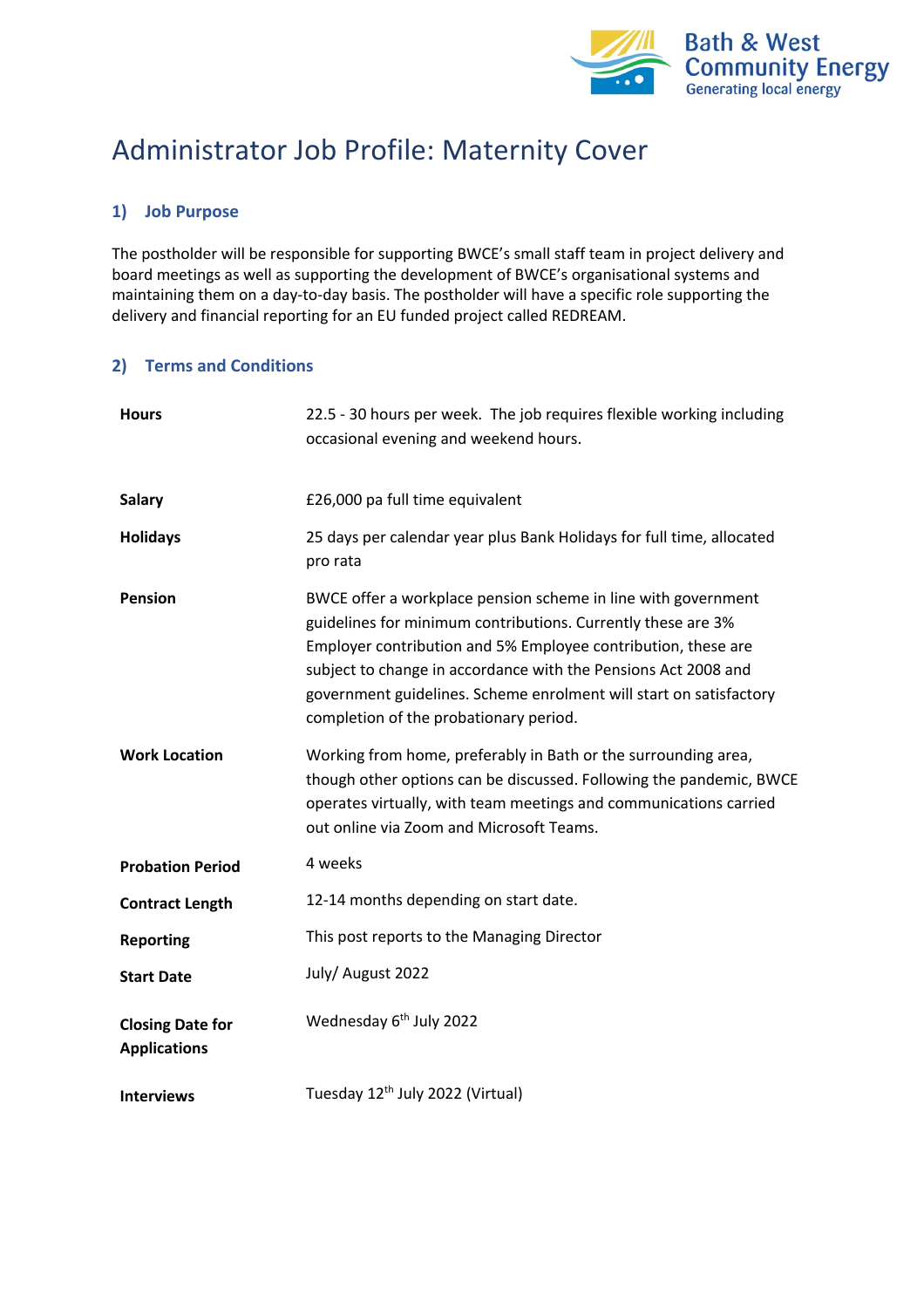## **3) Bath & West Community Energy**

Bath & West Community Energy is a not for profit, Community Benefit Society. Since 2010 when it was set up, BWCE has built over 12 MW of community owned solar power systems and one small hydro scheme, enough power to meet the equivalent annual electricity demand of around 4,000 homes. For more information see www.bwce.coop.

BWCE is working to put people at the heart of the energy transition, placing ownership and control of energy in the hands of consumers via clean energy projects that actively involve and benefit local communities.

Our vision is for an energy system where:

- Local people can buy low-cost, green energy direct from local energy projects
- Energy projects are owned and shaped by their communities giving local people a voice in decision-making, and a stake in local projects
- Collective action helps drive social change around energy behaviours
- A greater awareness of how we use energy reduces the pressure on the grid and increases the potential for renewable energy

# **4) Principle tasks**

#### **Office management and administrative support**

- Meeting and event administration (setting meeting dates, collating and issuing agendas and papers, arranging Zoom and/or MS Teams meetings; venues, transport and catering, taking minutes.)
- Co-ordination of arrangements for our AGM and other member meetings
- Maintaining and supporting operational systems, including supporting staff as required, covering maintaining project tracking and timesheets systems (WorkFlowMax & Xero), holiday and sickness records, BWCE's (Sharepoint) cloud-based filing system
- Liaising with IT support providers and other key operational partners such as Neville's Registrars and Ethex (share and bond registrars) and External Services (accounting and financial reporting) as required
- Managing the general email account and forwarding on enquiries as required
- Monitoring GDPR and data protection compliance
- Proof reading internal and external documents and reports as required
- Supporting the Communications and Community Outreach Co-ordinator to maintain BWCE's website and mailing lists, liaise with staff, board members and partners to generate content and liaise with suppliers during production of communications materials
- Carrying out other tasks or duties as agreed with the Managing Director